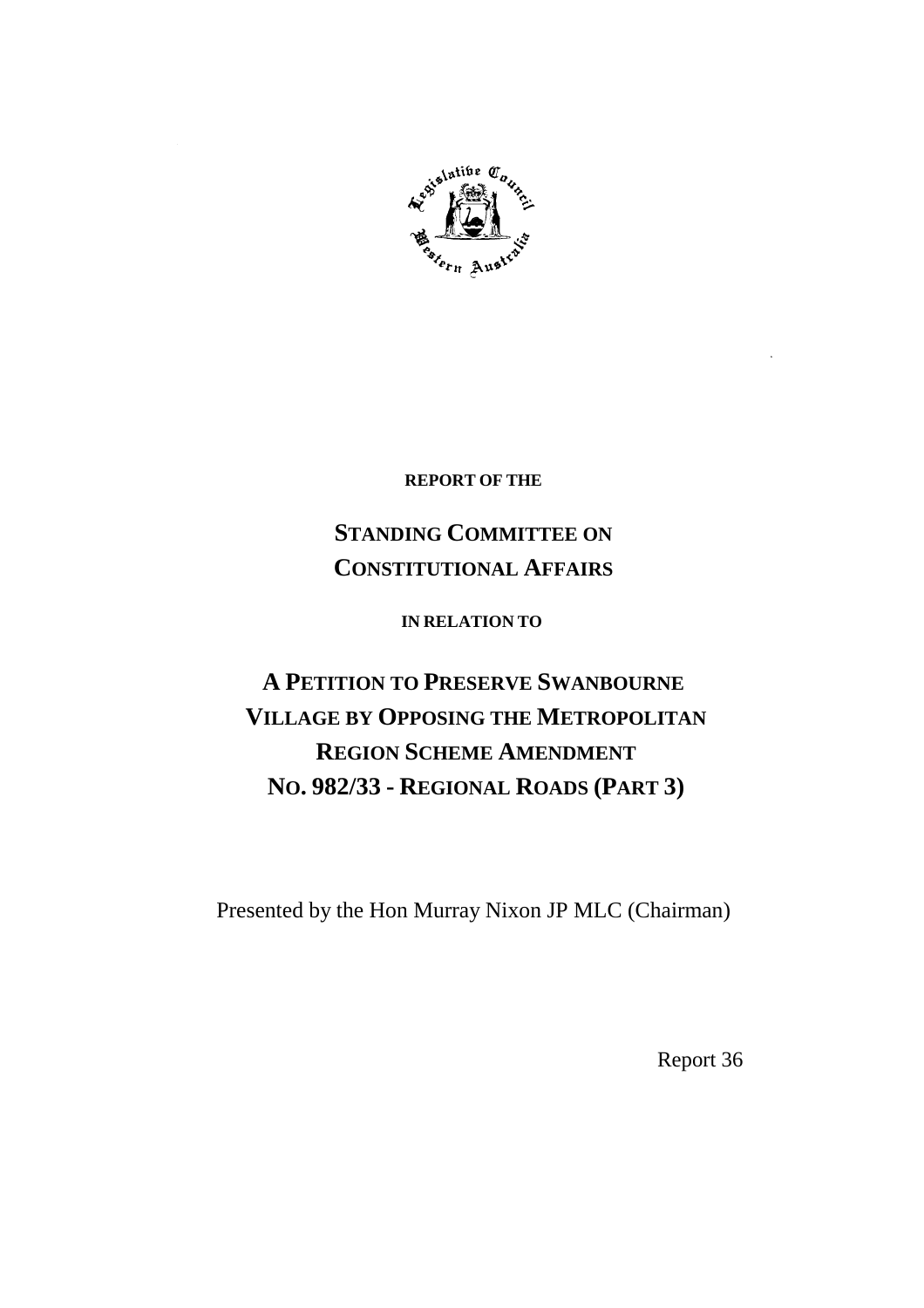# **STANDING COMMITTEE ON CONSTITUTIONAL AFFAIRS**

### **Date first appointed:**

#### 21 December 1989

#### **Terms of Reference:**

- 1. The functions of the committee are to inquire into and report on:
	- (a) the constitutional law, customs and usages of Western Australia;
	- (b) the constitutional or legal relationships between Western Australia and the Commonwealth, the States and Territories,

and any related matter or issue;

- (c) a bill to which SO 230 (c) applies but subject to SO 230 (d);
- (d) any petition.
- 2. A petition stands referred after presentation. The committee may refer a petition to another standing committee where the subject matter of the petition is within the terms of reference of that standing committee. A standing committee to which a petition is referred shall report to the House as it thinks fit.

#### **Members as at the date of this report:**

Hon Murray Nixon JP MLC (Chairman) Hon Ray Halligan MLC Hon Tom Helm MLC

### **Staff as at the date of this report:**

Ms Felicity Beattie, Advisory/Research Officer Mr David Driscoll, Committee Clerk

# **Address:**

Parliament House, Perth WA 6000, Telephone (08) 9222 7222

## **ISBN 0 7309 8935 6**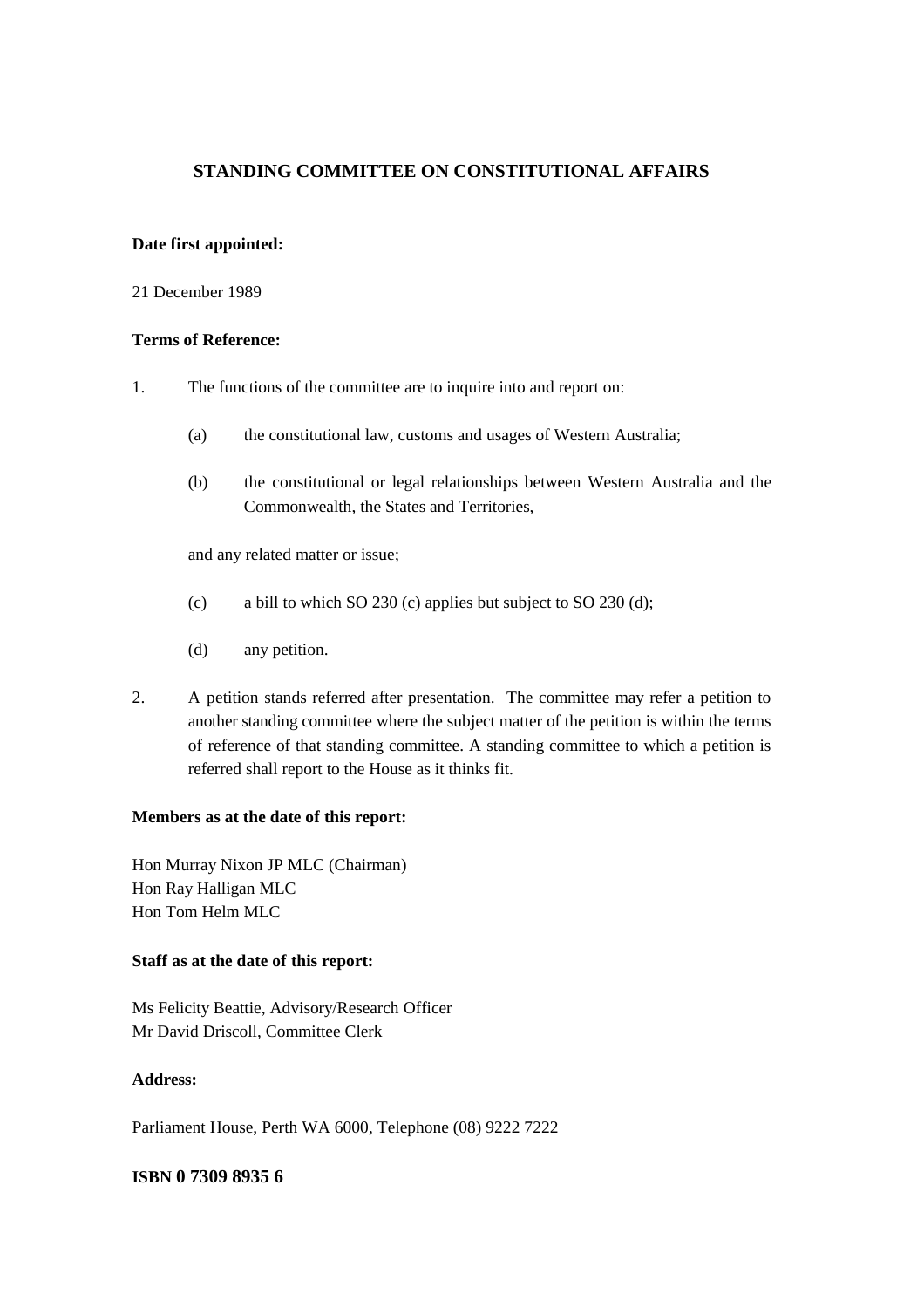# **CONTENTS**

| 2.               |  |
|------------------|--|
| 3.               |  |
| $\overline{4}$ . |  |
| 5.               |  |
| 6.               |  |
| 7.               |  |
| 8.               |  |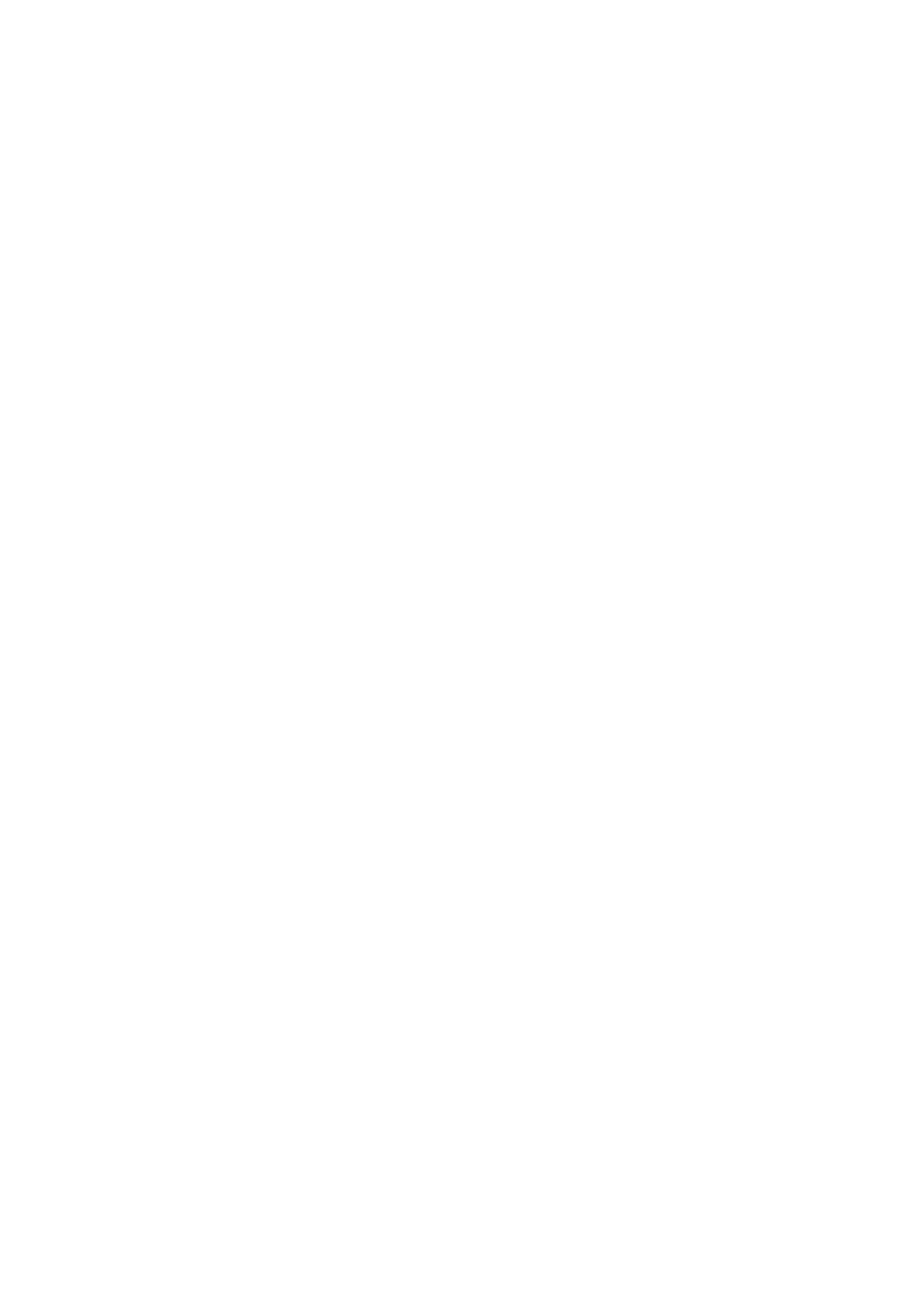# **Report of the Legislative Council Constitutional Affairs Committee**

# **in relation to**

# **A Petition to preserve Swanbourne Village by opposing the Metropolitan Region Scheme Amendment No. 982/33 Regional Roads (Part 3)**

# **1. Introduction**

## **1.1 The Petition**

- 1.1.1 On 23 October 1997, Hon Jim Scott MLC tabled a petition *(TP# 924)* requesting the Legislative Council to preserve the Swanbourne Village by opposing the Metropolitan Region Scheme Amendment No. 982/33 - Regional Roads (Part 3). In particular, the petition requested the Legislative Council to:
	- oppose the Metropolitan Regional Scheme Amendment No. 982/33 Regional Roads (Part 3) in so far as it effects the Claremont Crescent and Shenton Road reserve; and
	- support the removal of the Claremont Crescent and Shenton Road reserve in its entirety.
- 1.1.2 The petitioners stated that in the event that neither of the above was achievable, they would like the following to happen prior to any road works occurring through the Swanbourne Village:
	- a social impact study of any proposed road construction be effected;
	- an environmental impact study of any proposed road construction be effected;
	- any new regional road construction be made inside the existing rail reserve and be sunk concurrently with the existing rail line; and
	- other means of public transport through the district be investigated.
- 1.1.3 The petition was retabled on 19 March 1998 *(TP # 1452)* and 21 October 1998 *(TP # 288)* by Hon Jim Scott MLC. The petitioners again requested that the Legislative Council pursue the above course of action.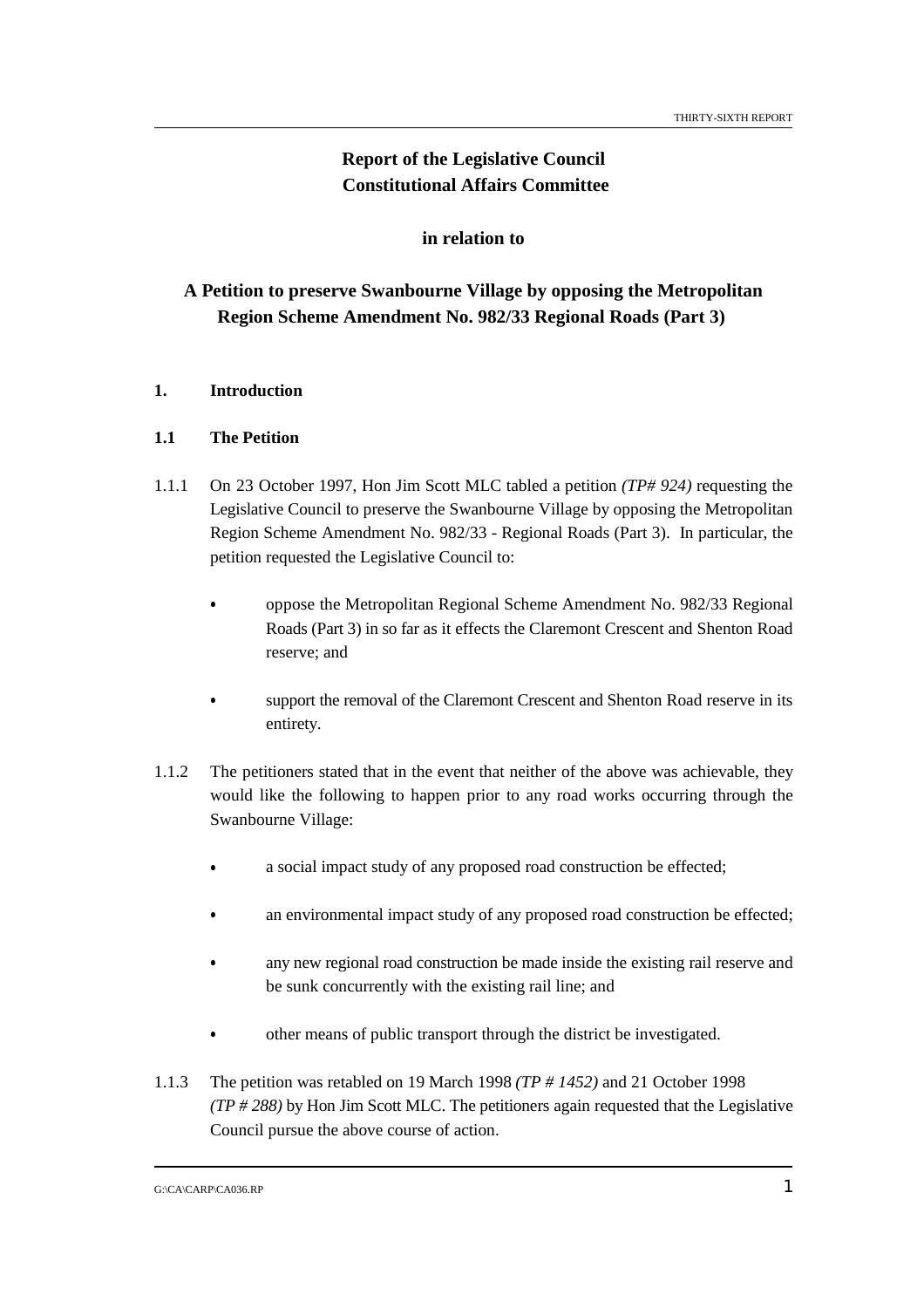### **2. Background to the Petition**

- 2.1 The Metropolitan Region Scheme Amendment No. 982/33 Regional Roads (Part 3) ("the proposed amendment") to the Metropolitan Region Scheme ("the MRS") was initiated by the Western Australian Planning Commission ("the WAPC") in September 1996. The purpose of the proposed amendment is to revise the reservation and land requirements for future improvements to sections of eight regional roads, namely Beaufort Street, Broun Avenue, William Street, Main Street, Claremont Crescent, Shenton Road, Sevenoaks Street and Albany Highway.
- 2.2 The reservations are intended to protect future opportunities for road improvements when warranted and allow orderly development of abutting properties.
- 2.3 At its meeting on 10 September 1996 the Perth Region Planning Commission, acting under delegated authority from the WAPC, resolved to formulate the proposed amendment to the MRS and refer it to the Environmental Protection Authority ("the EPA") in accordance with Section 33 of the *Metropolitan Region Town Planning Scheme Act 1959* ("the MRTPS Act"). The EPA decided that the proposed amendment did not require assessment under Part IV of the *Environmental Protection Act 1986* and on 12 November 1996 the Perth Region Planning Committee resolved to proceed with the proposed amendment.
- 2.4 The Minister for Planning gave preliminary approval to the proposed amendment which was gazetted on 14 February 1997. The proposed amendment was then advertised for public submissions between 17 February 1997 and 23 May 1997, a period slightly in excess of the three months required under the MRTPS Act.
- 2.5 Copies of the proposed amendment were made available for public inspection during ordinary business hours at the:
	- Ministry for Planning; &
	- offices of, *inter alia*, the Town of Claremont; &
	- offices of Main Roads WA; and &
	- State Reference Library.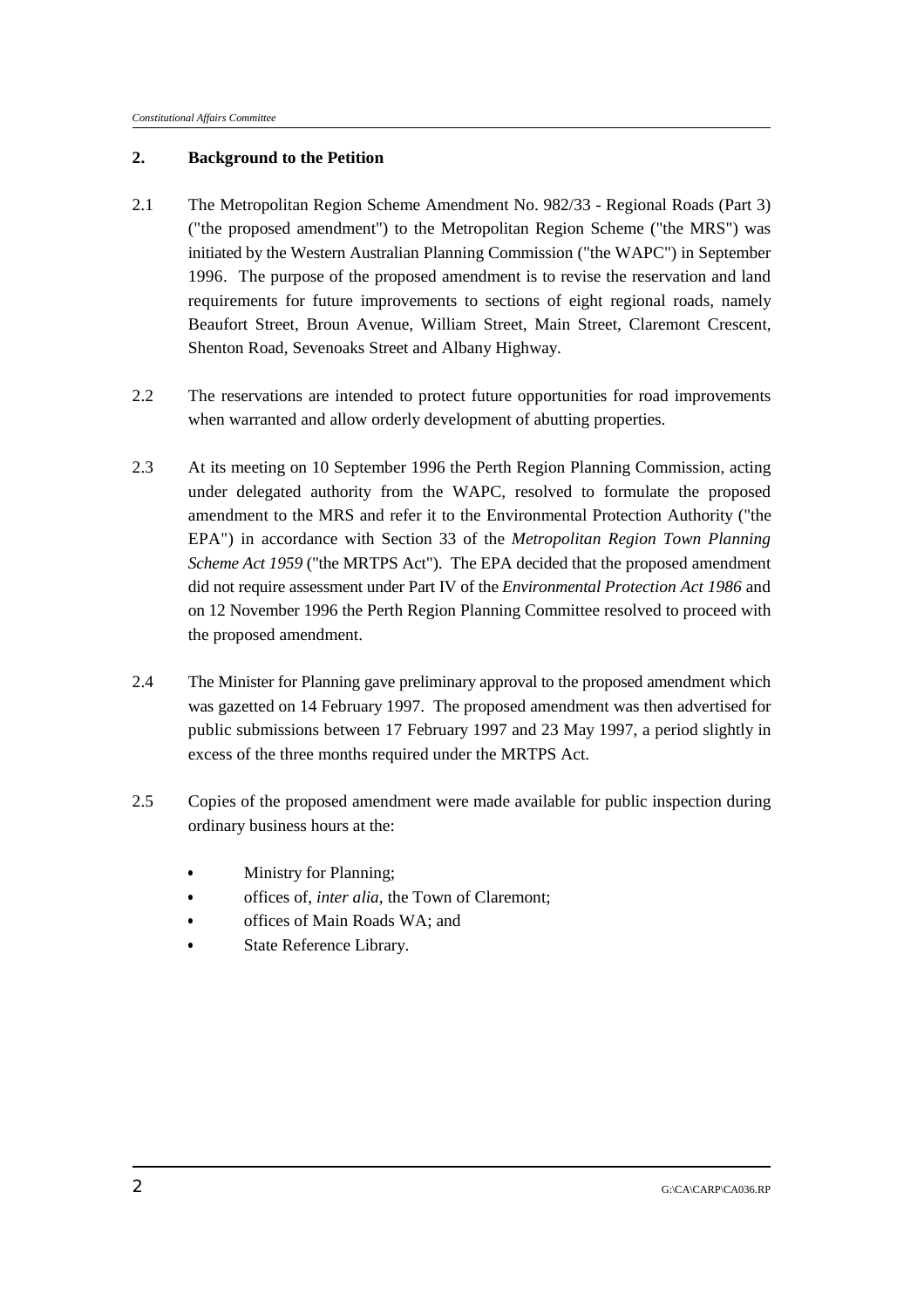During the public inspection period, notice of the proposed amendment was published on three occasions in, *inter alia*:

- *The Government Gazette;* &
- *The West Australian newspaper;* &
- *The Sunday Times newspaper;* &
- *The Claremont/Nedlands Post; and* &
- *The Guardian Express*.
- 2.6 Owners of land affected by the proposed zonings and reservations contained in the proposed amendment were provided with a copy of a summary brochure, a technical report and (where appropriate) a plan showing how their property would be affected. The land owners were also advised of the opportunity and procedure for making submissions.
- 2.7 A total of 182 submissions were received on the proposed amendment. Hearings on the submissions were held on 25 and 27 June 1997 and 3 July 1997 by a Hearings Committee established by the Perth Region Planning Committee of the WAPC. A total of 40 hearings, representing 46 submissions, were held.

# **3. The Claremont Crescent/Shenton Road Proposal**

- 3.1 The part of the proposed amendment to which the petition relates is that section of Claremont Crescent and Shenton Road which runs between Servetus Street and Graylands Road in the Town of Claremont. It is classified as an Important Regional Road reservation under the MRS. The existing Important Regional Road reservations for Claremont Crescent/Shenton Road vary between approximately 35 and 60 metres wide, with most sections being more than 50 metres wide.
- 3.2 The proposed amendment would reduce the width of the reservation to 23-25 metres. In the *Western Australian Planning Commission's Technical Report (February 1997)* ("the WAPC's Technical Report") it was noted that this would be sufficient to accommodate a dual carriageway road with a 1.8 metre wide median to protect pedestrians. It would also allow wider kerbside lanes for improved safety for on-road cyclists. Intersection improvements such as roundabouts or protected right-turn lanes at major intersections had also been allowed for in the proposed reservation.
- 3.3 It was noted in the *Western Australian Planning Commission's Report on Submissions (September 1997)* ("the WAPC's Report on Submissions") that "the size of the reservation that is to be retained for Claremont Crescent would accommodate a four lane road because the future need for this can not be entirely ruled out at this point in time." It was explained that "future need for this upgrading can not be determined with any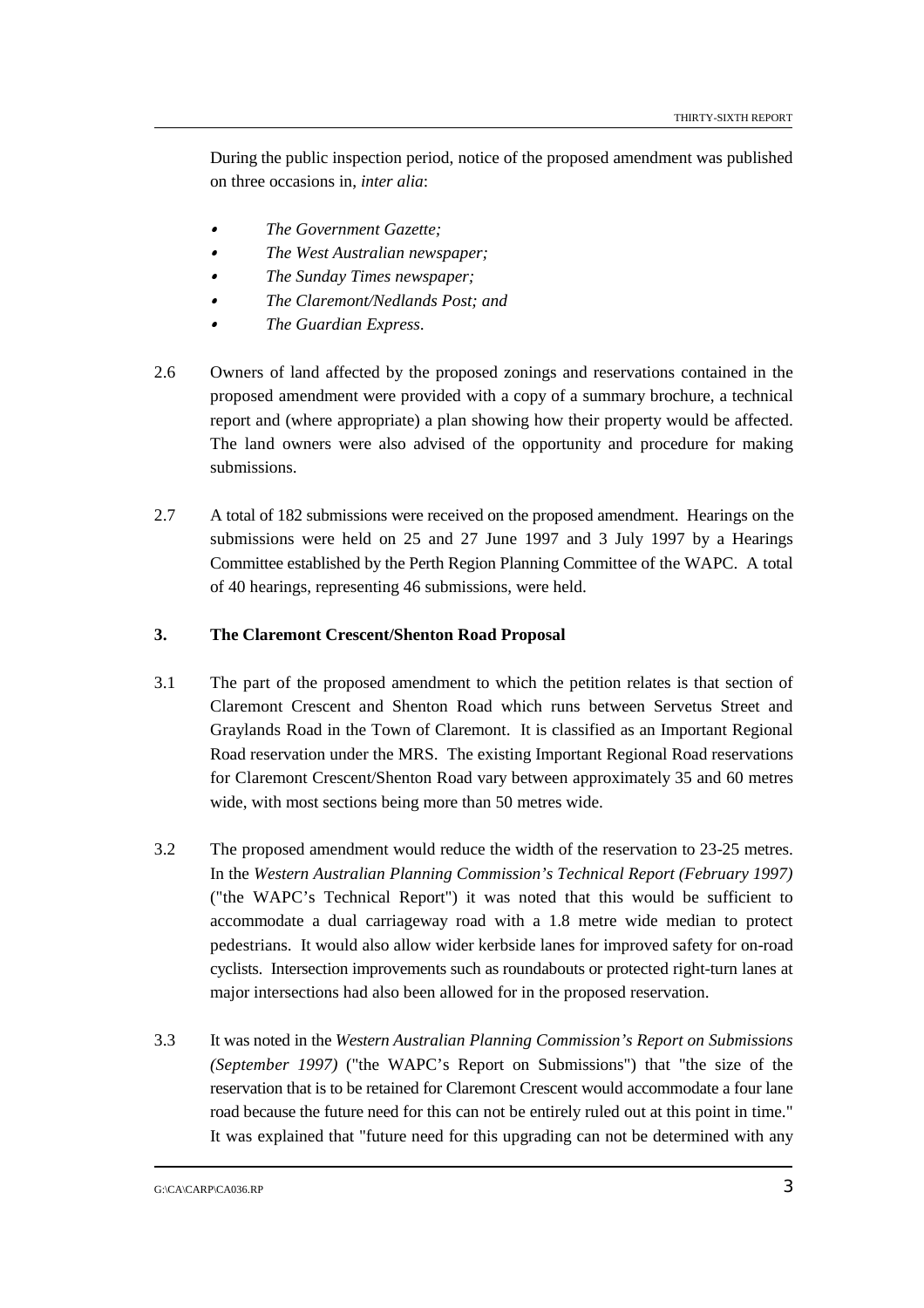degree of accuracy yet due to unknown factors such as proposals for increases in retail and other land uses in the Claremont Town Centre." The WAPC's Report on Submissions stated that, as a result, the WAPC considered it prudent to maintain the option for future improvements to Claremont Crescent as and when required.

3.4 It was further pointed out in the WAPC's Report on Submissions that upgrading Claremont Crescent to four lanes was just one option for how the Town of Claremont could decide to improve the road and other facilities within the reservation. It was noted that this was not a construction proposal, but rather a proposal to reduce and rationalise an existing reservation that had been in place since 1963. It was stated that this would allow an unnecessary constraint on development potential and property values to be reduced or removed altogether from as many properties as possible. The WAPC's Report on Submissions stated that the proposed, reduced reservation actually protects options that can meet the needs of the shopping centre for access and parking as well as improving capacity for regional traffic movements, as and when required.

### **4. The Petitioners' Submissions**

- 4.1 As part of their submission, the petitioners wrote to the Committee on 24 December 1997 setting out their objections to that part of the proposed amendment that related to Claremont Crescent. Those objections are outlined below.
- 4.1.1 The petitioners stated that the development of the St John's Wood housing estate in Mount Claremont and the construction of other major roads in the area such as Servetus Street and West Coast Highway west of Rochdale Road had put an end to the need for Claremont Crescent to be included in the "important regional road scheme".

The petitioners noted that the Claremont Crescent /Shenton Road reserve formed part of the original Stephenson Hepburn Report Plan which was put together in the 1950's. It was noted that the population density forecast in the Stephenson Hepburn Report for people living between Nedlands and Fremantle had been exceeded due to suburban infill near the railway. The petitioners claimed that the report could not have predicted the increased use of motor vehicles and the increased demand for parking space. It was therefore argued that the Claremont Crescent/ Shenton Road reserve was now obsolete due to these unforseen changes in technology and demographies.

The petitioners also noted that the railway reserve through Cottesloe - Claremont was a minimum of 36 metres wide. It was submitted that this was wide enough to accommodate a four lane highway as well as the railway line, if in the future the option of an important regional road through the district was required.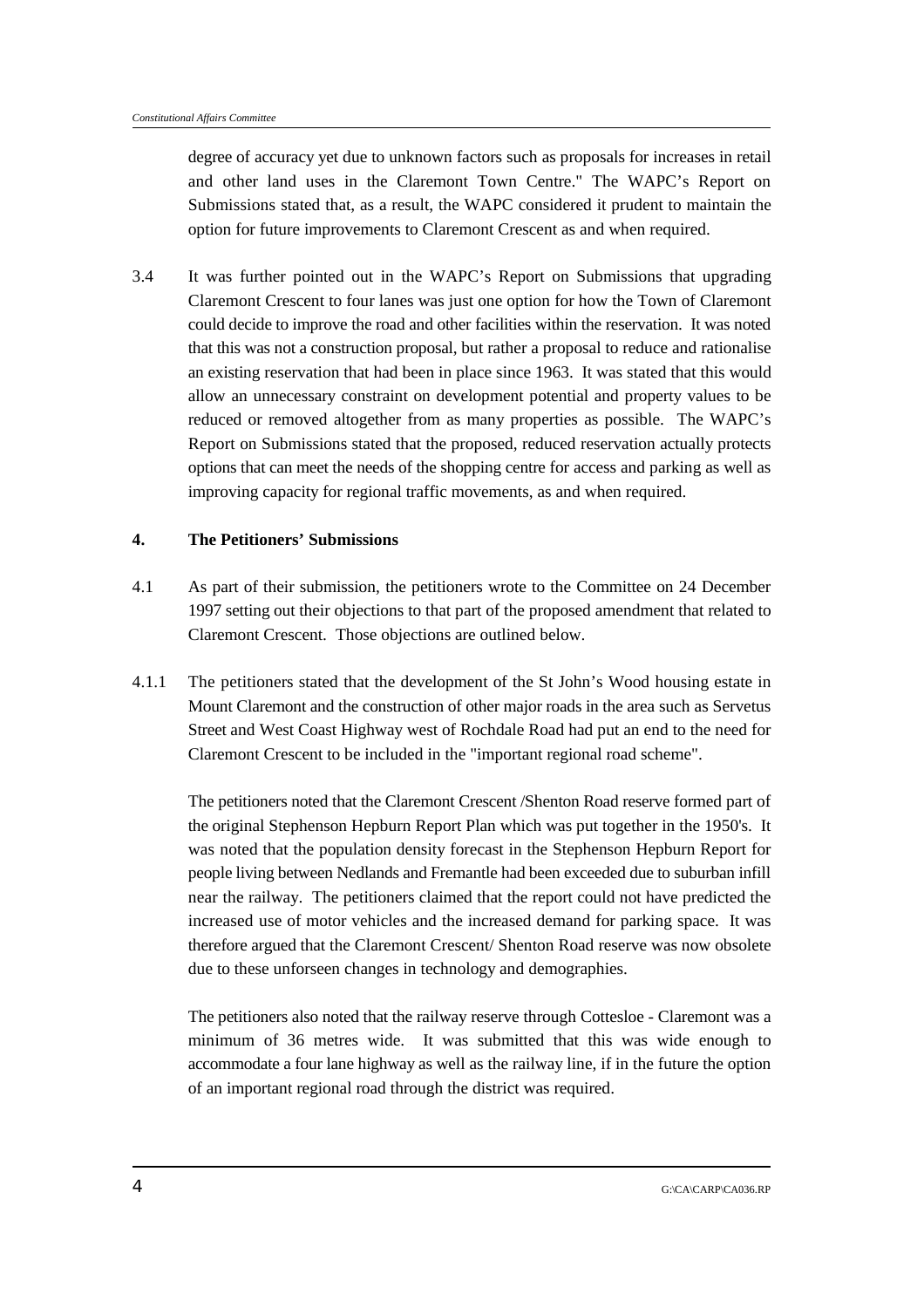- 4.1.2 The petitioners stated in their submission that the Swanbourne shopping centre is the heart of the Swanbourne Village and is considered by the community to be unique and of historical significance. It provides both a convenience for the people in the district and a social meeting place. It was claimed that any road widening would destroy the quietness and the panorama enjoyed by the Swanbourne community.
- 4.1.3 The petitioners also stated that the reduction of the width of the reserve would have an adverse environmental impact which included decreased air quality as a result of increased exhaust emissions, visual pollution and noise pollution.
- 4.2 The petitioners provided a further submission to the Committee by way of a letter dated 26 February 1999. In that letter the petitioners expressed concern about the conduct of planning procedures with respect to the proposed amendment. Those concerns are outlined below.
- 4.2.1 The petitioners submitted that the WAPC should not be permitted to "prepare an amendment to the MRS, which includes a number of totally unrelated roads, in very diverse suburbs, in the one Amendment. This makes it very difficult for anyone to support or oppose any one particular street contained in the amendment." The petitioners claimed that there was no obvious logic in comparing Claremont Crescent/Shenton Road with other streets contained in the proposed amendment such as Albany Highway, Beaufort and William Streets, and Broun Avenue. The petitioners submitted that each amendment should only contain one road unless a number of adjoining or continuing roads needed to be considered as part of a single project.
- 4.2.2 The petitioners also claimed that "the Hearings process on Submissions is fundamentally flawed in that the Hearings Committee is comprised of "*Planning People"* who are assisted by technical officers from within the Planning Department and therefore not independent." The petitioners submitted that "if there is to be a "Hearing Process", then it should be conducted by a panel of completely independent persons, not Planning Ministry personnel."

# **5. The Town of Claremont's Submissions**

- 5.1 The Town of Claremont submission stated that at a special meeting of electors held on 15 May 1997, a motion was adopted that the reservation applying to Claremont Crescent should be totally removed.
- 5.2 The Town of Claremont objected to the proposed amendment for the following reasons:
	- the proposed reduction in the reservation is too restrictive and does not allow sufficient flexibility in designing any new road to minimise any adverse effects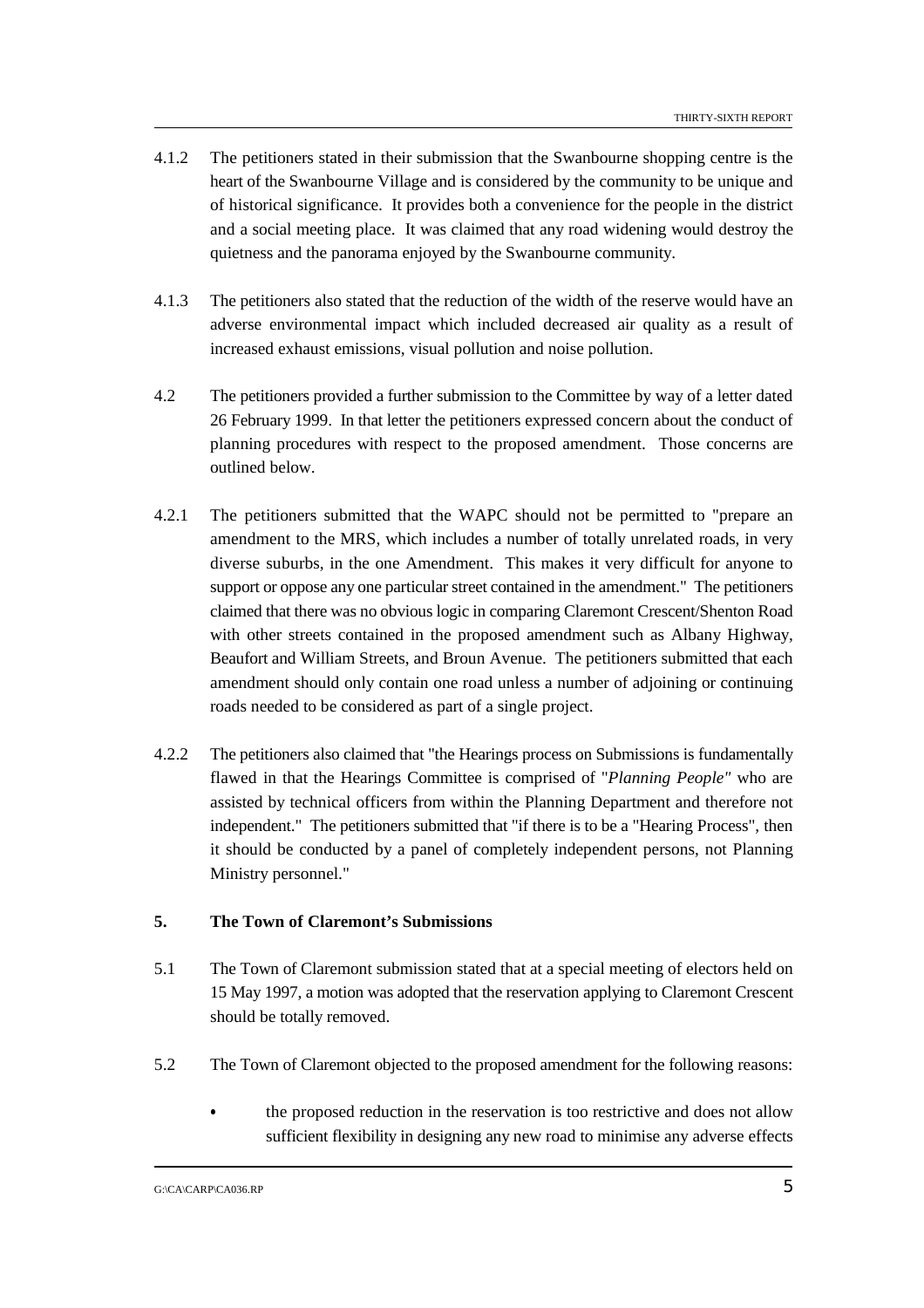on residents and the Swanbourne Shopping Centre. Notwithstanding the Ministry for Planning comments that the road design is indicative only and subject to Council design, the fact is that the width and configuration of the reservation virtually dictates the design of the carriageway. It was claimed that this design would be disastrous for the Swanbourne Shopping Centre as the loss of car parking would severely affect its viability. Further, the volume of traffic passing by in four lanes of traffic would result in the shopping centre no longer being pedestrian friendly;

- the public consultation has been inadequate and that which has occurred has been too late in the submission period to enable the Council and the residents to assess all the issues. The proposed amendment affected all of the residents of Swanbourne, however only the owners of property likely to be affected were advised in writing. Furthermore, the Town of Cottesloe was not formally advised of the proposal despite the reservation extending right up to its boundary;
- the proposal will severely affect access to the Swanbourne train station by placing four lanes of fast moving traffic between the residents of Swanbourne and the station. In addition, the loss of car parking around the station would result in minimal use being made of the railway line; and
- the recently created veloway (cycleway) running past the Claremont Agricultural Showgrounds Station is part of a plan to provide a veloway between Perth and Fremantle. No provision has been made in the reservation to continue this facility. Not to do so will jeopardise the whole project and will result in the section completed, at a cost of approximately \$1 million, being made virtually redundant.
- 5.3 The Town of Claremont Council requested that consideration of the proposed amendment, so far as it relates to Claremont Crescent, be deferred for at least 12 months to enable the Council and the community to examine all alternatives to minimise the effect on the Swanbourne Shopping Centre and the Swanbourne community.

### **6. The Town of Cottesloe's Submissions**

- 6.1 In a detailed submission to the WAPC, the Town of Cottesloe expressed a number of concerns relating to the proposed amendment. The Town of Cottesloe objected to the proposed amendment for the following reasons:
	- although the proposed amendment to the MRS for Claremont Crescent is located within the Town of Claremont, it abuts the border of the Town of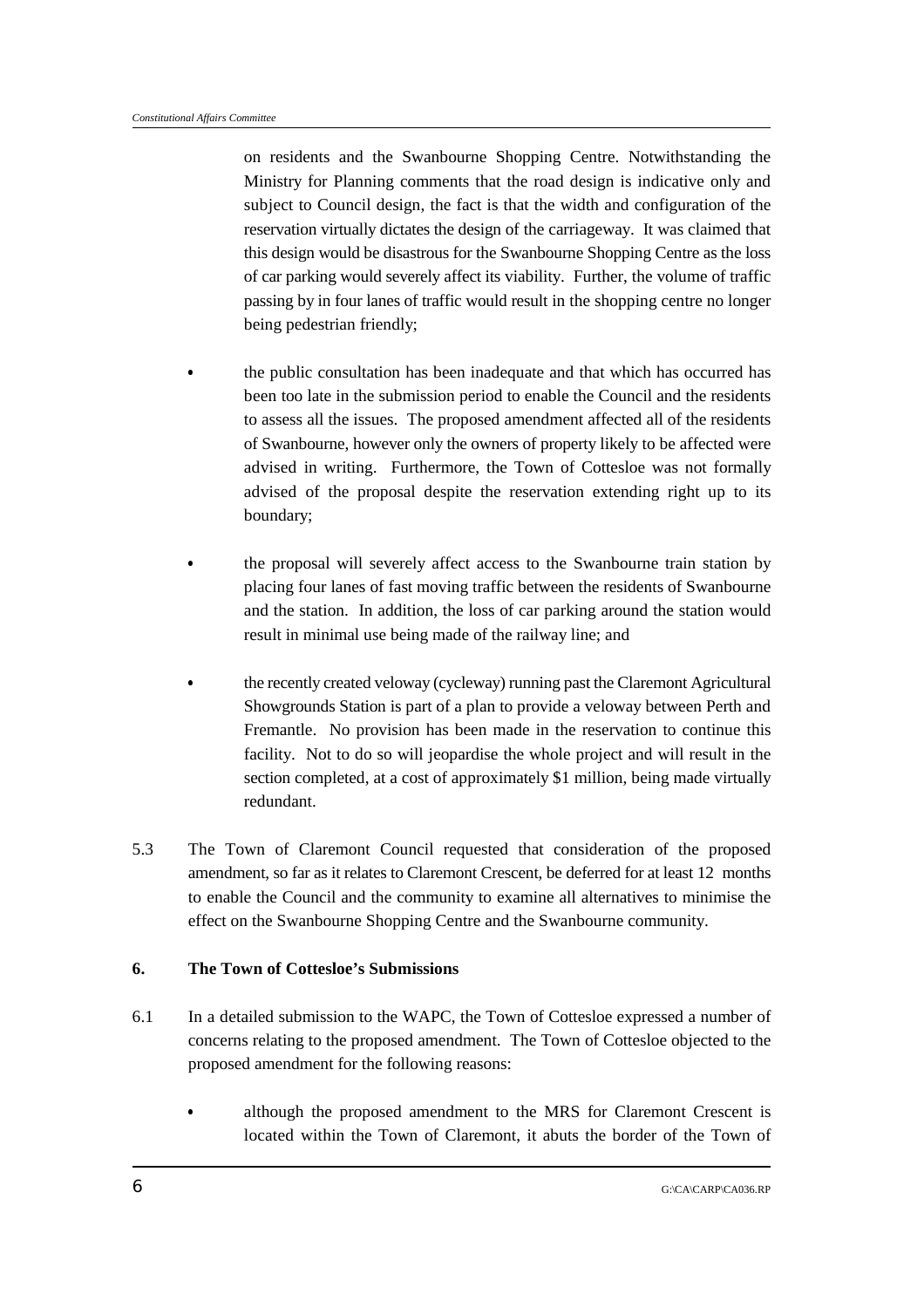Cottesloe. The effect of any road proposals on Claremont Crescent, in particular the Claremont Crescent shops, will have a direct flow-on effect on commercial properties, residential properties and local residents within the Town of Cottesloe. Accordingly, the Town of Cottesloe expressed concern that copies of the proposal for the changes to Claremont Crescent were not referred to it at the commencement of the amendment process;

- rationalising the existing reservation would have a dramatic effect on the existing properties located on the Claremont side of the railway line and on the operations of the Swanbourne shopping centre. There would be implications for the viability of the shopping centre and the proposal would alter the role of the centre as a social gathering place;
- plans for the alignment of the future Perth-Fremantle veloway have not been properly considered. It was submitted that a comparison of the plans for the proposed veloway and the design for Claremont Crescent indicates that there would be a conflict between the two;
- the future realignment of the pedestrian access from the Swanbourne train station to Claremont Crescent will be affected by the proposed new road. In particular, the Cottesloe Town Council expressed concern in relation to how the realigned pedestrian and disabled access between the train station and the Swanbourne traffic bridge could be achieved within acceptable standards; and
- the proposal does not achieve the aims of the WAPC Policy No. 1.6 Development Around Train Stations which, it was submitted, clearly identifies the benefits of development around train stations. The Town of Cottesloe expressed concern that the benefits that can be derived from a well planned development of land around a train station will not be achieved in this instance.
- 6.2 The Town of Cottesloe objected to the proposals for Claremont Crescent and requested that they be deleted from the proposed amendment pending further review.

# **7. The Ministry for Planning's Submissions**

7.1 In a letter to the Committee from the Ministry for Planning dated 23 December 1997, it was noted that signatures for the petition were being collected during the public submission period for the proposed amendment and that many of the submissions received reflected the contents of the petition. Those issues were therefore taken into consideration by the WAPC in reaching its decision to proceed with the proposed amendment.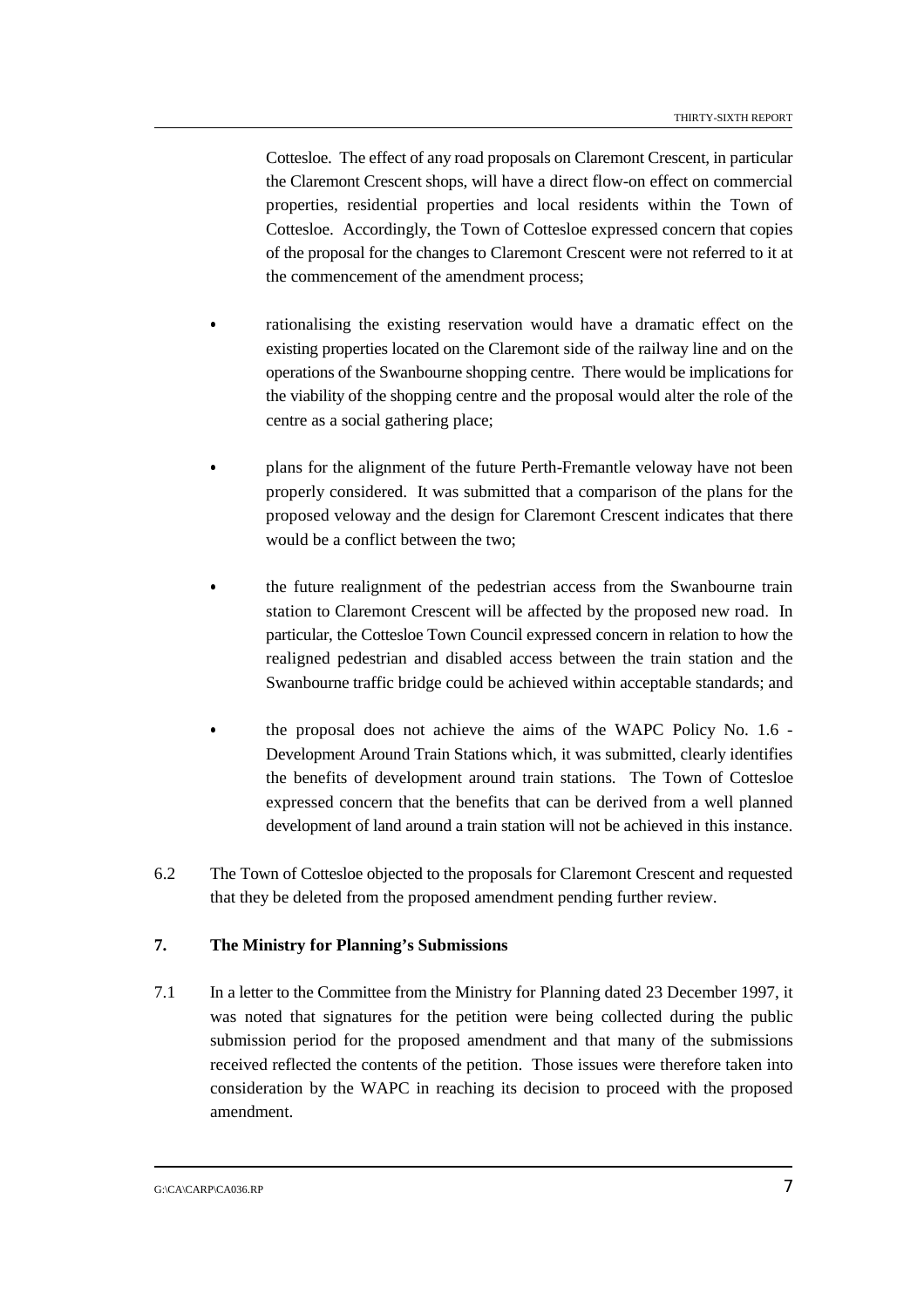- 7.2 The letter also noted that the petition raised issues such as the need for an environmental impact study prior to any road construction. Prior to the advertising of the proposed amendment it was evaluated by the EPA which confirmed that environmental assessment of the proposed amendment was not required. Accordingly, the need for any such assessment of a future construction proposal could be determined if and when the Town of Claremont decided to upgrade the road.
- 7.3 The Committee subsequently made enquiries with the Ministry for Planning with respect to the claim by the Town of Cottesloe that it did not receive formal notification of the relevant planning proposal at the time when it was made available for public comment.
- 7.3.1 The Ministry for Planning responded in a letter to the Committee dated 10 February 1999. The letter advised that:
	- in accordance with established practice, the WAPC wrote to all affected landowners and advised them of the proposals. The letter to landowners gave advice of the three month submission period from 17 February 1997 to 23 May 1997. Notices were also published in local newspapers and material was placed on display in local government offices and other locations across the metropolitan region. Notices and display material were placed at the offices of, *inter alia*, the Town of Claremont. The Town of Cottesloe was not a display location;
	- on 14 May 1997 the Town of Cottesloe requested that the public submission period be extended. The Ministry for Planning considered that this action was neither necessary nor appropriate, and advised the Town of Cottesloe accordingly by letter dated 19 May 1997;
	- a representative from the Town of Cottesloe attended a hearing on 27 June 1997 to present verbal submissions on the proposed amendment; and
	- the WAPC considered all the submissions made to it, both written and verbal, and then prepared a *Report on Submissions*. This report was provided to the Minister for Planning for his consideration and referral to the Governor. On 7 October 1997 the Governor approved the proposed amendment in the form presented. At the conclusion of due process through Parliament the proposed amendment became law in the MRS on 9 April 1998.
- 7.3.2 The Ministry for Planning noted that the complaint by the Town of Cottesloe related to Claremont Crescent which is within the Town of Claremont. The Town of Cottesloe was not directly affected by the proposed amendment. Further, under the MRTPS Act there was no formal requirement to notify the Town of Cottesloe when the proposed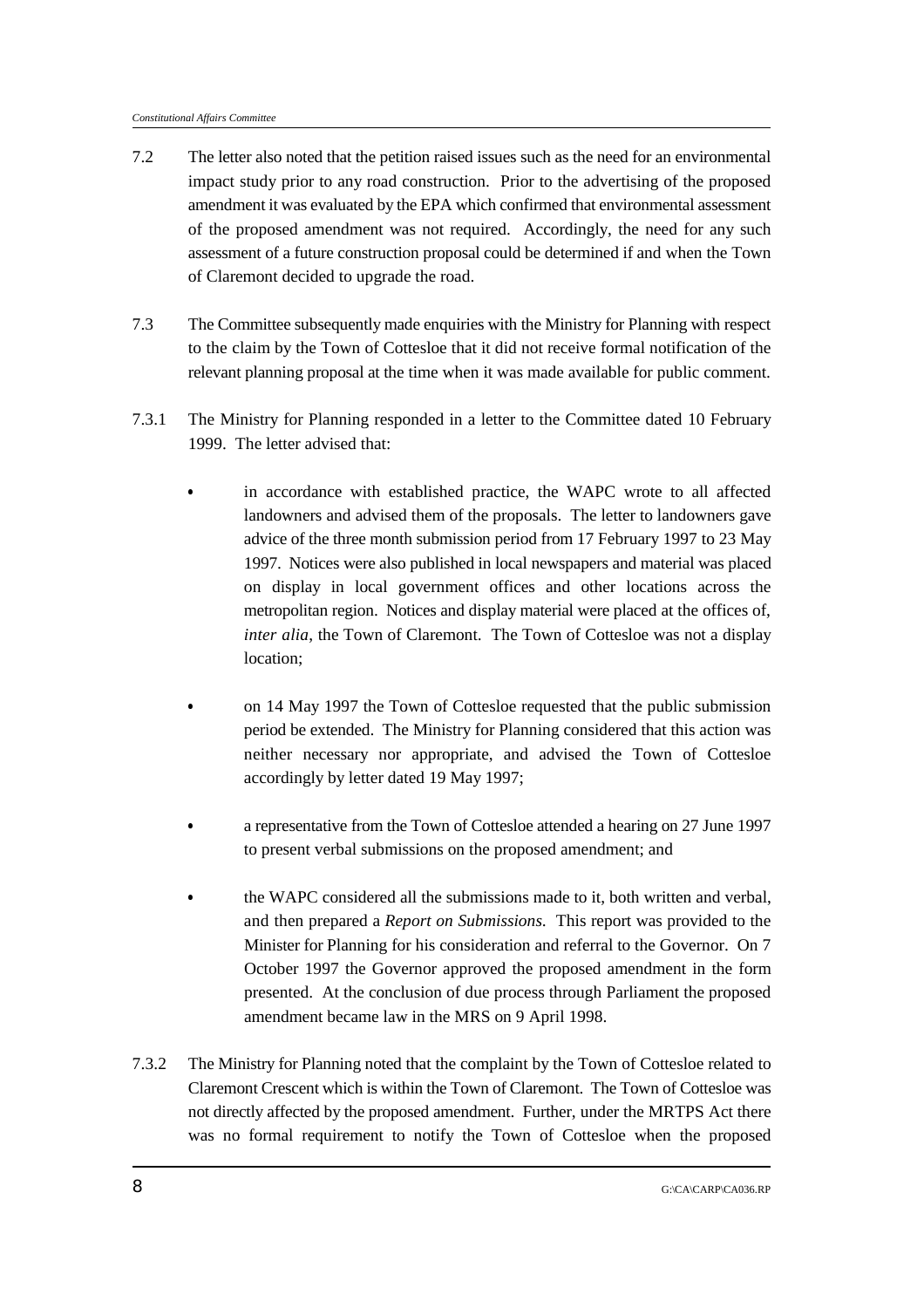amendment was advertised for public submissions. All local governments that were directly affected were informed including the Town of Claremont. The Ministry for Planning stated that had the Town of Cottesloe been directly affected by the proposed amendment, established practise by the WAPC would have ensured that it was formally notified at the commencement of the period for public submissions.

- 7.3.3 The Ministry for Planning concluded by stating that the WAPC acknowledges that it did not write directly to the Town of Cottesloe in respect of the proposed amendment, but that there was no legal or procedural requirement for it to do so. The Town of Cottesloe was aware of the proposed amendment, it made a submission and it was not disadvantaged. There was no basis for suggesting that the WAPC acted incorrectly or that proper procedure had not been followed.
- 7.4 The Committee also made enquiries with the Ministry for Planning with respect to the concerns expressed by the petitioners, set out at paragraphs 4.2.1 and 4.2.2 of this report, about the conduct of planning procedures for the proposed amendment.
- 7.4.1 The Ministry for Planning advised the Committee that the WAPC is charged under the MRTPS Act to manage the operation of the MRS. The MRTPS Act is silent on the form and content to be followed in formulating amendments to the MRS, except to say that the WAPC is specifically required to formulate such amendments.

The Committee was advised that for the last five years the WAPC has grouped similar issues into so called 'omnibus' amendments. This practice was usual at the time the proposed amendment was initiated and was the third of this type.

The Committee was advised that in respect of regional roads it is not inappropriate to group roads of like classification - such as "Important Regional Road" - into one amendment. The WAPC can, and did, present arguments for the general reduction in road reserves for a series of regional roads to which the same rationale applied. The WAPC's position for the reduction of road reserves applied equally to the routes the subject of the proposed amendment and the ability of the Parliament to question the validity of argument for one road would hold true for all the roads.

7.4.2 The Ministry for Planning advised the Committee that the Hearings Committee for the proposed amendment was formally constituted and comprised the Deputy Chairperson of the WAPC, a local government member of the Perth Region Planning Committee and a person independent of those who had resolved to progress the proposed amendment. There were no Ministry for Planning personnel on the Hearings Committee.